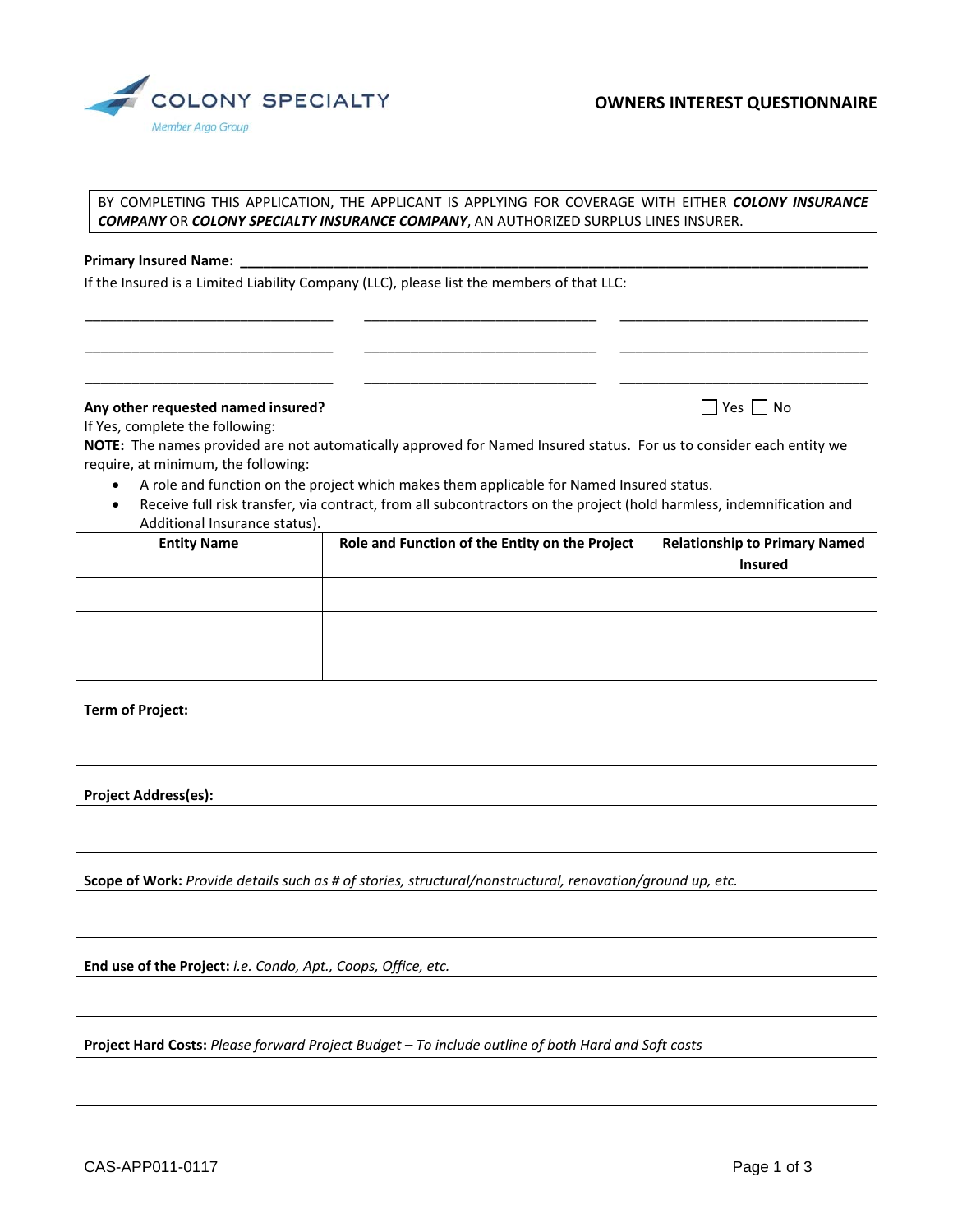| <b>ADDITIONAL PROJECT DETAILS</b>                                                         |                                         |
|-------------------------------------------------------------------------------------------|-----------------------------------------|
| Is the use of a Tower Crane required for this project?                                    | Yes  No                                 |
| Does the project require any addition to floors?                                          | $\overline{\phantom{a}}$ No<br>l lYes l |
| How are sidewalks/premises maintained? (i.e. sidewalk maintenance, snow/ice removal, etc) |                                         |
|                                                                                           |                                         |
|                                                                                           |                                         |

# **GENERAL CONTRACTOR**

Provide the following information regarding the contractor being hired:

- **a.** Name of Selected GC
- **b.** General Liability Carrier
- **c.** Total General Liability and Excess limits being required for this job
- **d.** Does the contract with the Selected GC provide hold harmless, indemnification and Additional Insured status to our Named Insured?<br>  $\Box$  Yes  $\Box$  No<br>  $\Box$  Yes  $\Box$  No
- **e.** Is the selected General Contractor, paying all the subs on the project?
- **f.** Is the selected General Contractor, contracting all the subs on the project?  $\Box$  Yes  $\Box$  No
- **g.** Is the selected General Contractor, supervising all the subs on the project?  $\Box$  Yes  $\Box$  No

| IIYESI II           |
|---------------------|
| │ │ Yes │ │ M       |
| $\Box$ Yes $\Box$ N |
| ┌┐., . ┌┐.          |

Other than the General Contractor, will the Named Insured hire any subcontractors directly?  $\Box$  Yes  $\Box$  No

**h.** If Yes, complete the following:

| Name of subcontractor to<br>be hired directly | What work will the<br>subcontractor be hired to<br>perform? | Amount of the contract the<br>subcontractor will be<br>awarded | <b>General Liability carrier for</b><br>the subcontractor |
|-----------------------------------------------|-------------------------------------------------------------|----------------------------------------------------------------|-----------------------------------------------------------|
|                                               |                                                             |                                                                |                                                           |
|                                               |                                                             |                                                                |                                                           |
|                                               |                                                             |                                                                |                                                           |
|                                               |                                                             |                                                                |                                                           |

| <b>OCCUPANCY</b>                                                 |                      |  |
|------------------------------------------------------------------|----------------------|--|
| Will there be any occupancy during the project term?             | l No<br>Yes          |  |
| Is coverage for the occupancy desired?                           | $\Box$ Yes $\Box$ No |  |
| If Yes, complete the following:                                  |                      |  |
| <b>a.</b> Type of Occupancy: $\Box$ Commercial (Provide Details) | Residential          |  |
| <b>b.</b> Total # of Occupied Units/Square Footage               |                      |  |
| Any Losses in the past 5 years? (Please attach loss runs.)       | l No<br>Yes I        |  |
| d. Tenants and workers use separate entry/stairwells?            | Yes l<br>l No        |  |
| e. How are tenants protected from construction activities?       |                      |  |
|                                                                  |                      |  |

**a.** Are there security personnel at the location?

| <b>b.</b> Is there a doorman or similar individual to check access credentials? | $\Box$ Yes $\Box$ No |
|---------------------------------------------------------------------------------|----------------------|
|                                                                                 |                      |

- **c.** Are there security cameras in place at the location?
- **d.** Is access to the building limited via keys or card access?

| Yes | No |
|-----|----|
| Yes | No |
| Yes | No |
| 'es | Ó  |